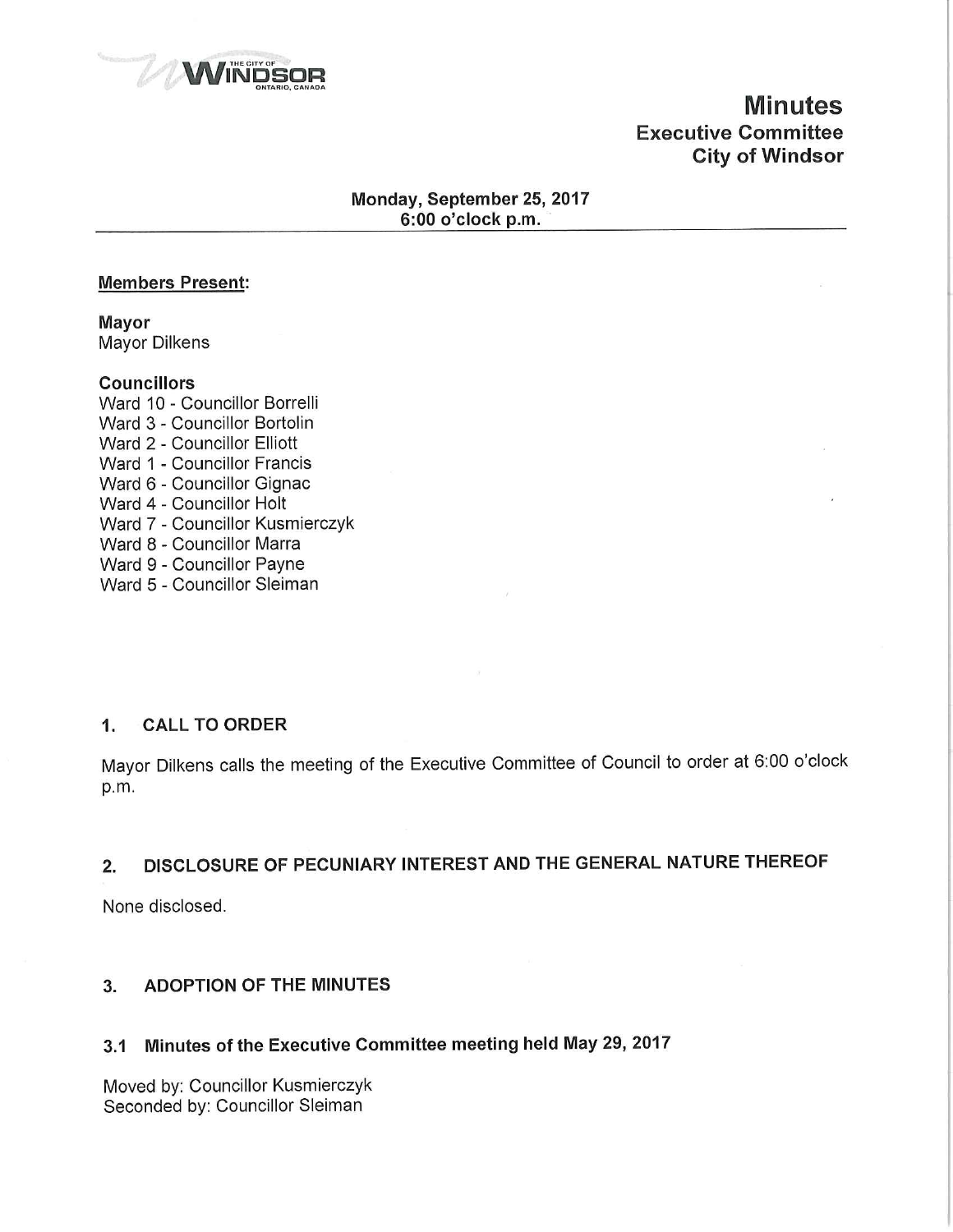THAT the Minutes of the Executive Committee meeting of Council held May 29, 2017 BE ADOPTED as presented. Carried.

Report Number: SCM 116/2017

## 4. REQUEST FOR DEFERRALS, REFERRALS OR WITHDRAWALS

None requested.

### 5. PRESENTATIONS AND DELEGATIONS

5.1 Stephen MacKenzie, CEO, Windsor Essex Economic Development Corporation to provide Mayor and Council with an update.

# Stephen MacKenzie, CEO, Windsor Essex Economic Development Corporation

Stephen Mackenzie, CEO, Windsor Essex Economic Development Corporation, appears before the Executive Committee to provide Mayor and Council with an update of the 2017 metrics including statistics regarding the small business center, business retention and expansion, business attraction, the Institute for Border Logistics and Security (IBLS) and Marketing; Business startups and Job creation details are also provided; and concludes by highlighting upcoming key events including the 3<sup>rd</sup> Annual Small Business Expo to be held on October 31, 2017.

Moved by: Councillor Payne Seconded by: Councillor Holt

#### Decision Number; EC 307

That the presentation provided by Stephen MacKenzie, CEO, WindsorEssex Economic Development Corporation providing an update to Mayor and Members of Council BE RECEIVED; and,

That a representative from the WindsorEssex Economic Development Corporation BE INVITED to provide an update to the Executive Committee of Council twice a year. Carried.

Clerk's File: MD/8970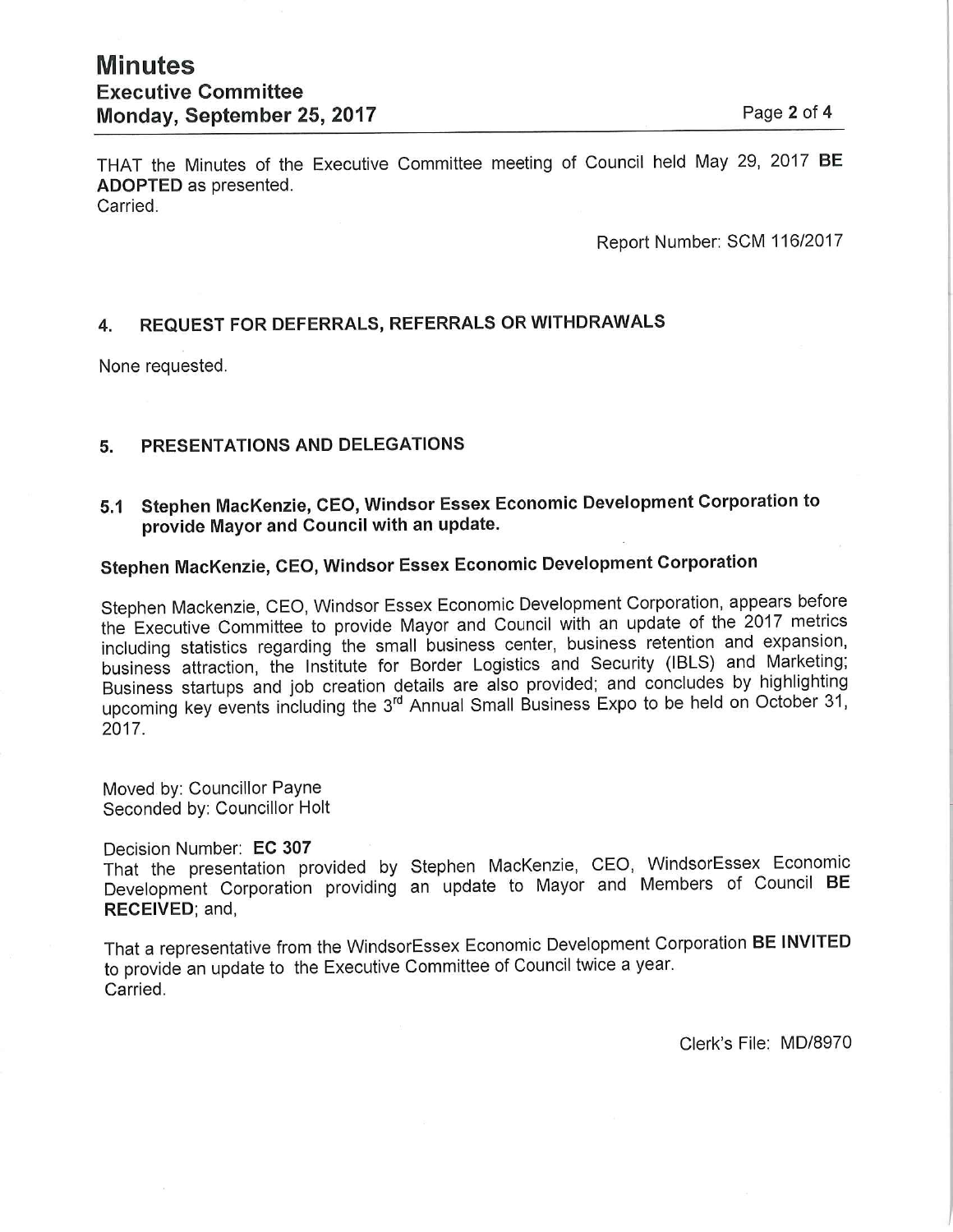## 5.2 Basement Flooding Protection Subsidy Program (BFPSP) Presentation

### **Mark Winterton, City Engineer**

Mark Winterton, City Engineer, appears before the Executive Committee to provide a brief overview of the Basement Flooding Protection Subsidy Program including a review of the process; how to make an application; the difference between the fast track program and the standard process; and maximum eligible subsidy limits, and concludes by noting risk factors associated with each application process and necessary maintenance that should be performed on the installed equipment.

Moved by: Councillor Kusmierczyk Seconded by: Councillor Marra

Decision Number: EC 308

That the Basement Flooding Protection Subsidy Program presentation provided by the City Engineer dated September 25, 2017 BE RECEIVED for information; and

That Administration BE DIRECTED to provide a report to Council in 45 days containing information regarding the cost of hiring additional staff to reduce courtesy time inspections for the Basement Flooding Protection Subsidy Program standard process to wait times of 30 days, 60 days and 90 days.

Carried.

Councillors Francis and Gignac voting nay.

Report Number: SCM 180/2017 Clerk's File: MD/8970

### 6. BUSINESS ITEMS

## 6.1 Asset Management - Policy and 2018 Asset Management Plan

Moved by: Councillor Marra Seconded by: Councillor Sleiman

Decision Number: EC 309

That City Council APPROVE the Asset Management Policy and Asset Management Philosophy / Framework documents attached to this report; and,

That City Council APPROVE the modifications to the project listing for Asset Planning as outlined in this report. Carried.

> Report Number; S 160/2017 Clerk's File: MMF/4762